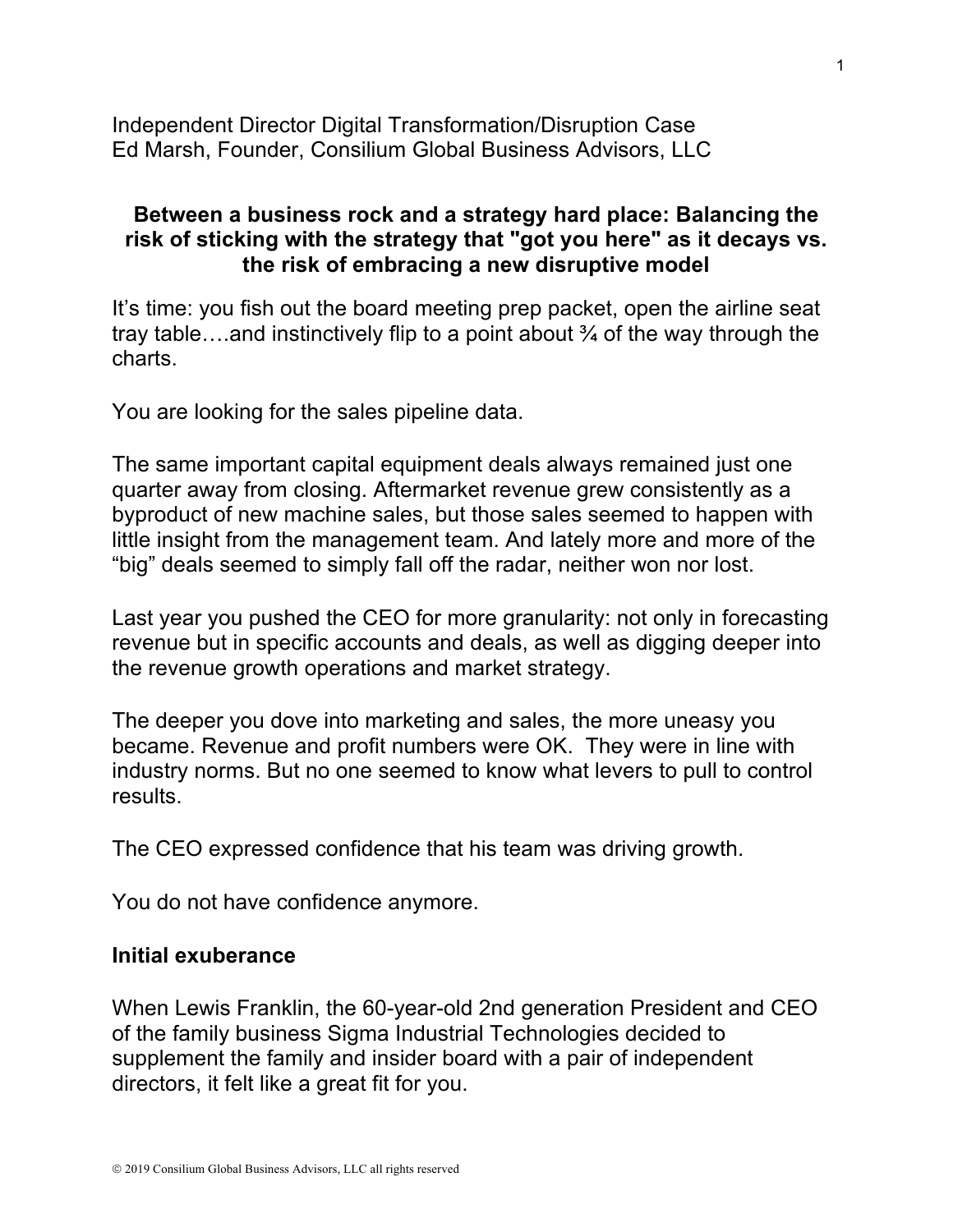Lewis knew the company had to deepen its talent and had hired non family members in key operations and accounting roles. That brought more rigorous management and freed him up for his passion - actively directing R&D like his father before him. Sigma's devices created the entire industry and are still considered the best; sought by food processors around the world. The Franklin family is as proud of its leading role in enhancing food safety as they are fiercely loyal to their global network of indirect channel partners.

The fact that the company was run like a business had appealed, and trends in the industry offered exciting opportunities for market extension. You had joined the board with enthusiasm, and your contributions, drawing on your tech industry foundation of refined digital-focused revenue growth tactics had been warmly embraced.

18 months in, however, you'd realized that the chitter chatter at board meetings was rather different than the pitter patter of the revenue growth team. Led by VP of Sales & Marketing, and 27-year veteran of the company, Tim Jackson, the team of marketing, field sales, channel management, and national accounts reps were always working on "huge" deals. When you'd asked increasingly pointed questions about reporting, you'd gotten concerning answers. "Our people are too busy on the road to spend all day fiddling around in a CRM" and "Our industry is different; our buyers don't use the internet like yours."

But it was more than just the digital naivete that worried you.

Buyers were changing. Lewis Franklin didn't seem to "see" it. You had gone through the agony of an industry transitioning to a subscription model. You saw it was happening around Sigma in their industry.

You watched as subscription powerhouse Zuora championed disruption of traditional industrial sales, and some of the world's largest capital equipment manufacturers were rapidly shifting to subscription models. That meant exciting new diverse revenue streams, growth opportunities, and new business models - not to mention stable, predictable revenue and the end of the manic capital investment cycles. The challenges, however, were daunting. Not only did mindset need to shift, but a business that had been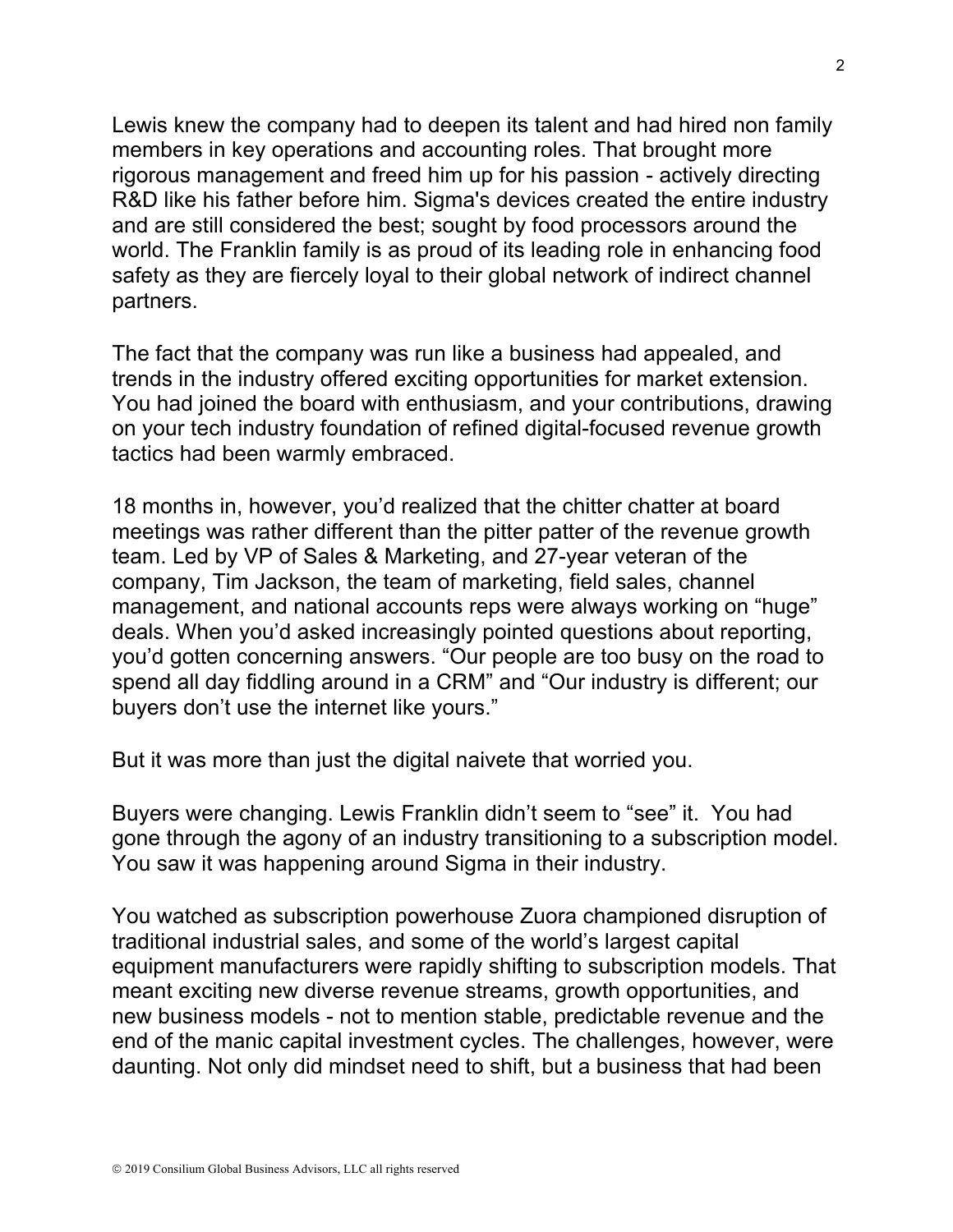built on working capital provided by down payments faced serious challenges in transitioning to a subscription model.

Could Sigma adapt? All development energy seems focused on Jackson's "market priorities." He is convinced that the next wave of innovation will relate to consumer food consumption preferences and is leading the creation of a product roadmap that will allow manufacturers to gradually adapt with more efficient changeovers between short private label runs, and has convinced Lewis to focus the R&D team on refining multi-axis servo technology to speed line changes.

Meanwhile, food traceability and organic validation are increasingly important considerations for Sigma Industrial's customers. Rising generations of process and quality engineers are accustomed to bundling machinery with monitoring, maintenance and performance, and product marketing has raised, and dismissed, rumors that FEI (Food Equipment International), Sigma's key competitor, is experimenting with aggregated and anonymous production data to inform advisory services to help production customers gauge shifting regional demands.

## **We're going with what got us here**

For the last several meetings you've been diving deeper into what you believe are the two biggest strategic shortcomings the company has; the outdated revenue growth model and the cavalier attitude toward subscription related opportunities including data based revenue streams, subscription procurement models, and integrated cloud services to help customers meet the market's expectations.

You've found intellectual interest and agreement among some of the executive team. In fact, the CFO just yesterday emailed you and Lewis an article noting that companies with recurring revenue subscription-based models are growing 27% faster than their counterparts that retain transactional models.

When you chat 1:1 with Lewis he's eager to research and experiment with opportunities, but the sales team refuses to entertain selling them. In fact, they seem cavalier about their process for selling anything!